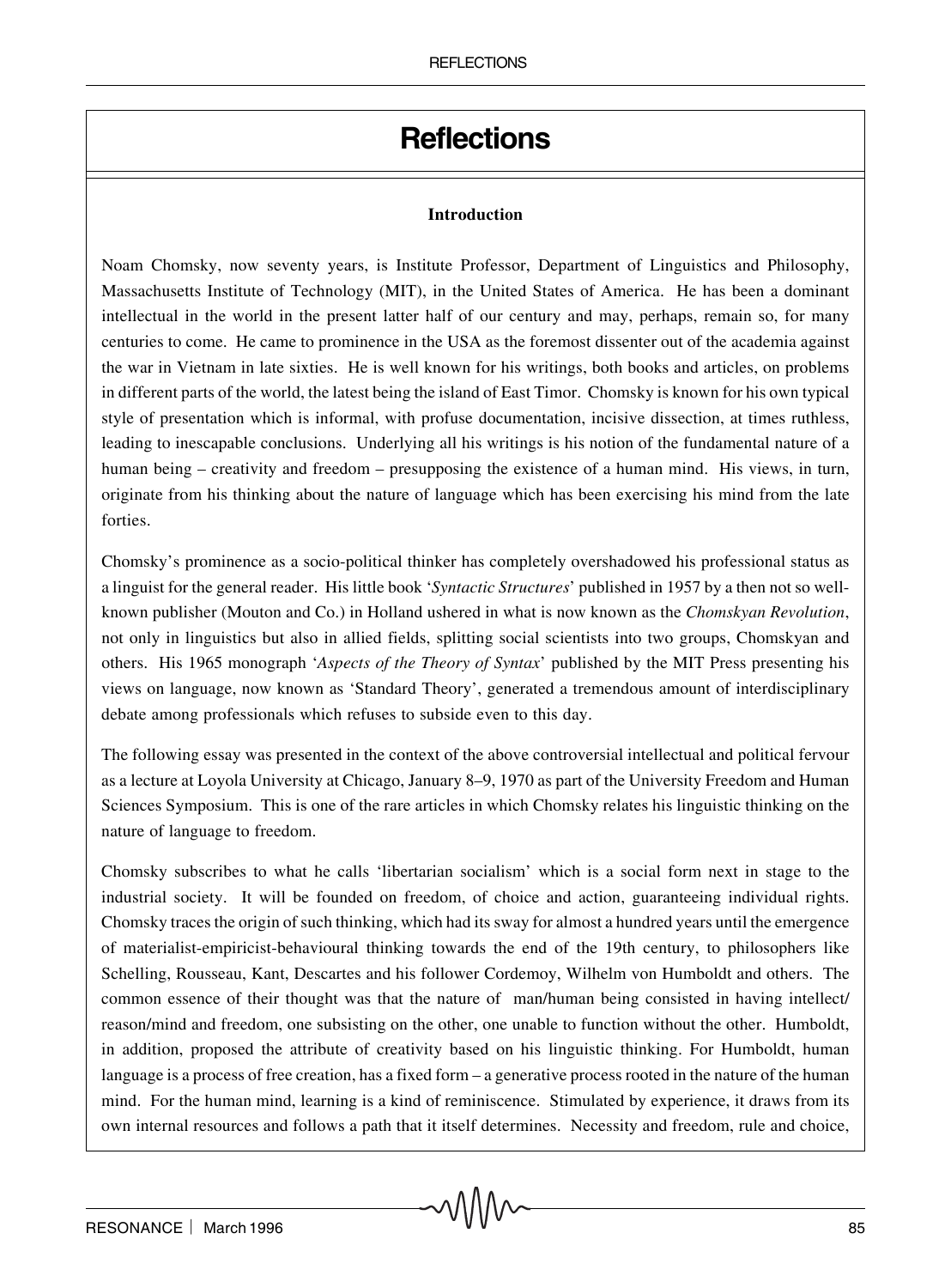built-in form/constraints and creativity are the same aspects of human nature. Language provides a specimen of rule governed behaviour and free creation, a typical aspect of human mental organization.

Chomsky feels that for knowledge systems to be based on this essence of human nature, it is necessary to break away from much of the present/modern social and behavioural science. He further hopes for the development of a social science based on empirically well-founded propositions concerning human nature, i.e. forms of artistic expression, scientific knowledge, language, range of ethical systems and social structures etc., conceivable and attainable by human beings.

> *Vasant R Khokhle* Former Professor & Head Department of Linguistics, Unviersity of Mumbai, Mumbai

# **Language and Freedom1**

When I was invited to speak on the topic "Language and freedom", I was puzzled and intrigued. Most of my professional life has been devoted to the study of language. There would be no great difficulty in finding a topic to discuss in that domain. And there is much to say about the problems of freedom and liberation as they pose themselves to us and to others in the mid-twentieth century. What is troublesome in the title of this lecture is the conjunction. In what way are language and freedom to be interconnected?

As a preliminary, let me say just a word about the contemporary study of language, as I see it. There are many aspects of language and language use that raise intriguing questions, but – in my judgement – only a few have so far led to productive theoretical work. In particular, our deepest insights are in the area of formal grammatical structure. A person who knows a language has acquired a system of rules and principles – a "generative grammar," in technical terms – that associates sound and meaning in some specific fashion. There are many reasonably well-founded and, I think, rather enlightening hypotheses as to the character of such grammars, for quite a number of languages. Furthermore, there has been a renewal of interest in "universal grammar", interpreted now as the theory that tries to specify the general properties of those languages that can be learned in the normal way by humans. Here, too, significant progress has been achieved.

<sup>1</sup> This essay was presented as a lecture at the University Freedom and the Human Sciences Symposium, Loyola University, Chicago, January 8–9, 1970. It is reproduced with permission from *The Chomsky Reader* , ed. James Peck, 1987.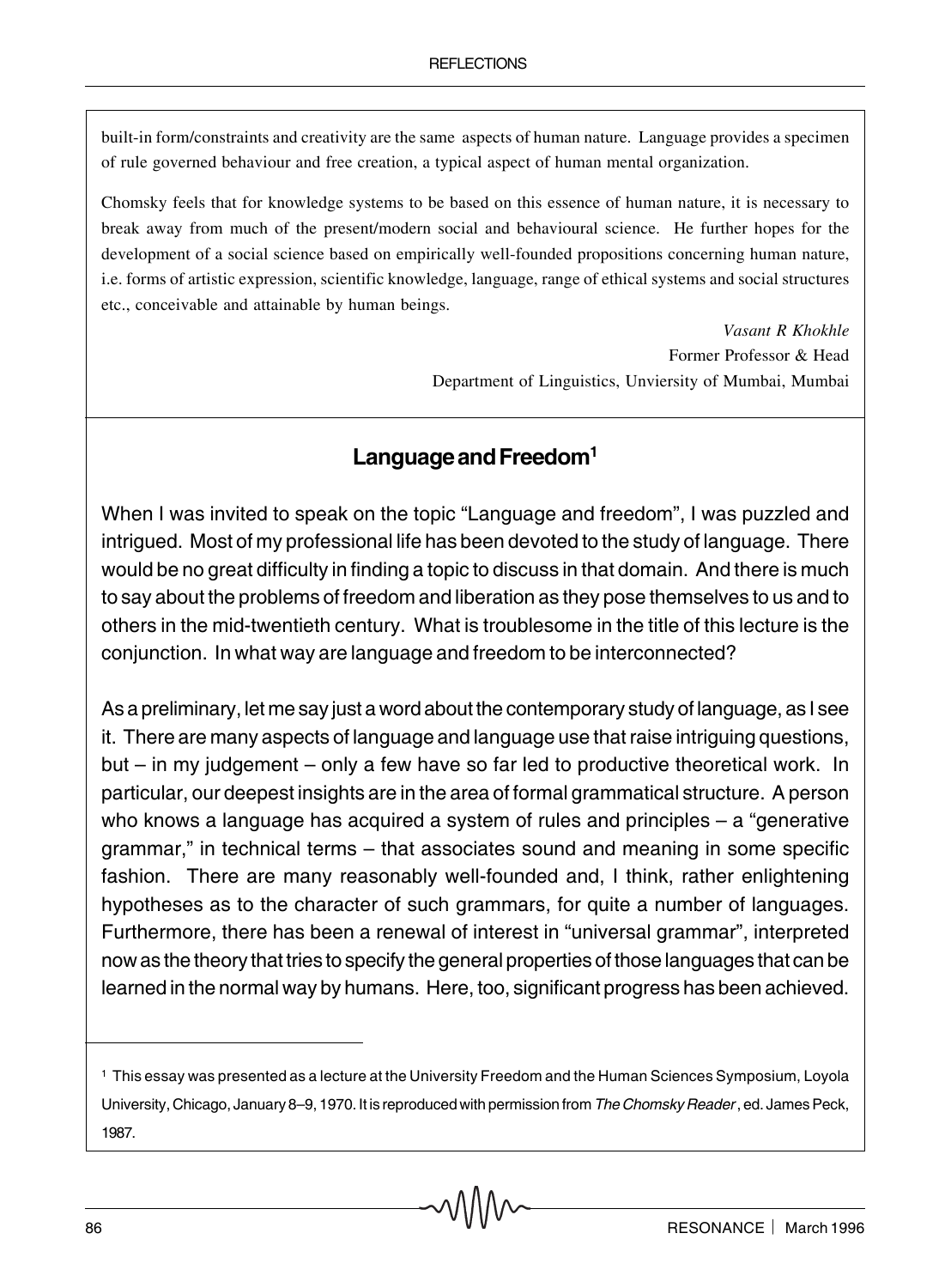The subject is of particular importance. It is appropriate to regard universal grammar as the study of one of the essential faculties of mind. It is, therefore, extremely interesting to discover, as I believe we do, that the principles of universal grammar are rich, abstract, and restrictive, and can be used to construct principled explanations for a variety of phenomena. At the present stage of our understanding, if language is to provide a springboard for the investigation of other problems of human nature, it is these aspects of language to which we will have to turn our attention, for the simple reason that it is only these aspects that are reasonably well understood. In another sense, the study of formal properties of language reveals something of the nature of humans in a negative way: it underscores, with great clarity, the limits of our understanding of those qualities of mind that are apparently unique to humans and that must enter into their cultural achievements in an intimate, if still quite obscure, manner.

In searching for a point of departure, one turns naturally to a period in the history of Western thought when it was possible to believe that "the thought of making freedom the sum and substance of philosophy has emancipated the human spirit in all its relationships, and . . . has given to science in all its parts a more powerful reorientation than any earlier revolution." [1] The word "revolution" bears multiple association in this passage, for Schelling also proclaims that "man is born to act and not to speculate"; and when he writes that "the time has come to proclaim to a nobler humanity the freedom of the spirit, and no longer to have patience with men's tearful regrets for their lost chains" we hear the echoes of the libertarian thought and revolutionary acts of the late eighteenth century. Schelling writes that "the beginning and end of all philosophy is – Freedom." These words are invested with meaning and urgency at a time when people are struggling to cast off their chains, to resist authority that has lost its claim to legitimacy, to construct more humane and more democratic social institutions. It is at such a time that the philosopher may be driven to inquire into the nature of human freedom and its limits, and perhaps to conclude, with Schelling, that with respect to the human ego, "its essence is freedom"; and with respect to philosophy, "the highest dignity of Philosophy consists precisely therein, that it stakes all on human freedom."

We are living, once again, at such a time. A revolutionary ferment is sweeping the socalled Third World, awakening enormous masses from torpor and acquiescence in traditional authority. There are those who feel that the industrial societies as well are ripe for revolutionary change – and I do not refer only to representatives of the New Left.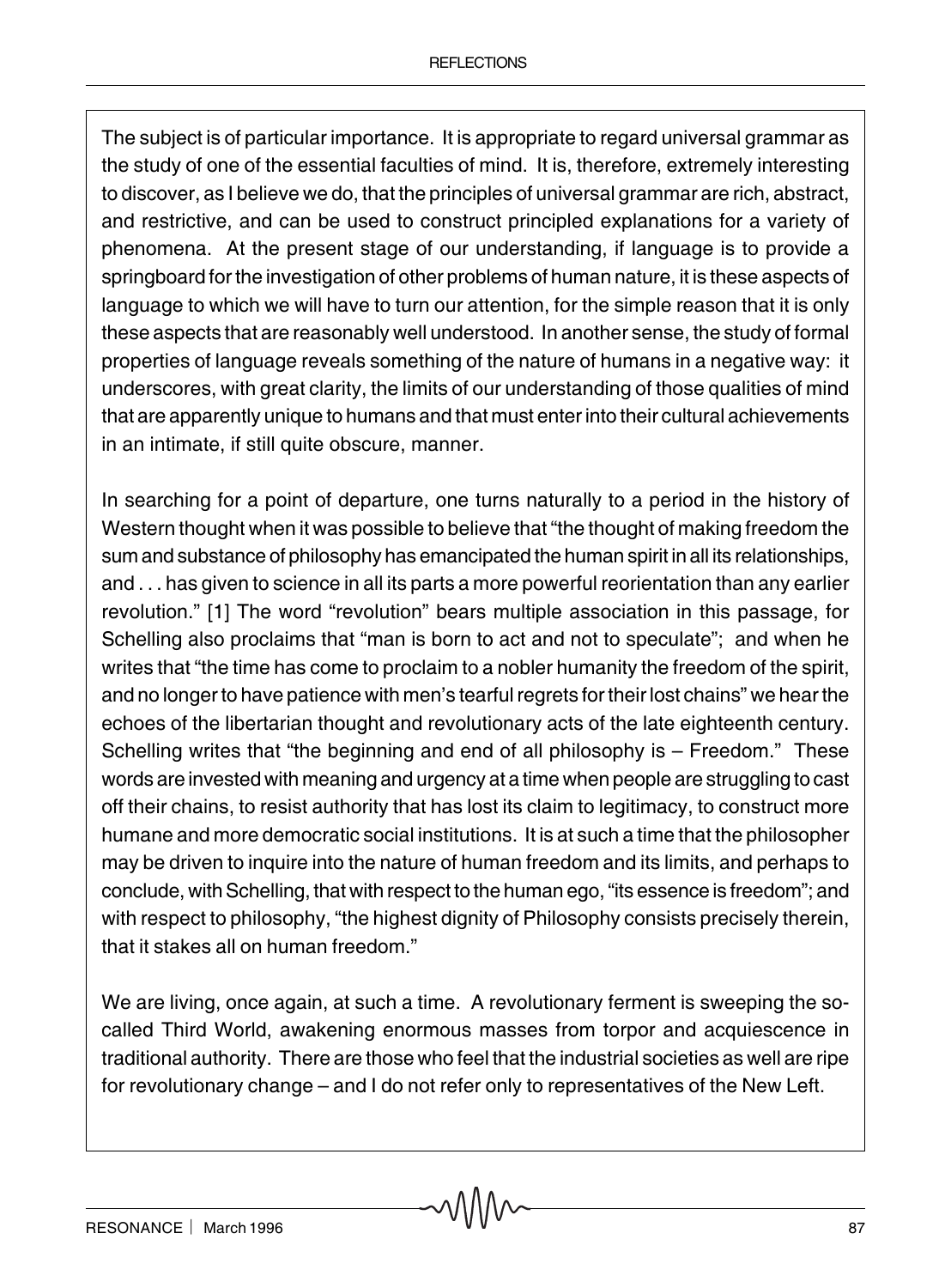The threat of revolutionary change brings forth repression and reaction. Its signs are evident in varying forms, in France, in the Soviet Union, in the United States—not least, in the city where we are meeting. It is natural, then, that we should consider, abstractly, the problems of human freedom, and turn with interest and serious attention to the thinking of an earlier period when archaic social institutions were subjected to critical analysis and sustained attack. It is natural and appropriate, so long as we bear in mind Schellings's admonition that man is born not merely to speculate but also to act.

One of the earliest and most remarkable of the eighteenth-century investigations of freedom and servitude is Rousseau's *Discourse on Inequality* (1755), in many ways a revolutionary tract. In it, he seeks to "set forth the origin and progress of inequality, the establishment and abuse of political societies, insofar as these things can be deduced from the nature of man by the light of reason alone." His conclusions were sufficiently shocking that the judges of the prize competition of the Academy of Dijon, to whom the work was originally submitted, refused to hear the manuscript through. [2] In it, Rousseau challenges the legitimacy of virtually every social institution, as well as individual control of property and wealth. These are "usurpations . . . established only on a precarious and abusive right . . . having been acquired only by force, force could take them away without (the rich) having grounds for complaint." Not even property acquired by personal industry is held "upon better titles". Against such a claim, one might object: "Do you not know that a multitude of your brethren die or suffer from need of what you have in excess, and that you needed express and unanimous consent of the human race to appropriate for yourself anything from common subsistence that exceeded your own?" It is contrary to the law of nature that "a handful of men be glutted with superfluities while the starving multitude lacks necessities."

Rousseau argues that civil society is hardly more than a conspiracy by the rich to guarantee their plunder. Hypocritically, the rich call upon their neighbors to "institute regulations of justice and peace to which all are obliged to conform, which make an exception of no one, and which compensate in some way for the caprices of fortune by equally subjecting the powerful and the weak to mutual duties"– those laws which, as Anatole France was to say, in their majesty deny to the rich and the poor equally the right to sleep under the bridge at night. By such arguments, the poor and weak were seduced: "All ran to meet their chains thinking they secured their freedom. . . ." Thus society and laws "gave new fetters to the weak and new forces to the rich, destroyed natural freedom for all time, established forever the law of property and inequality, changed a clever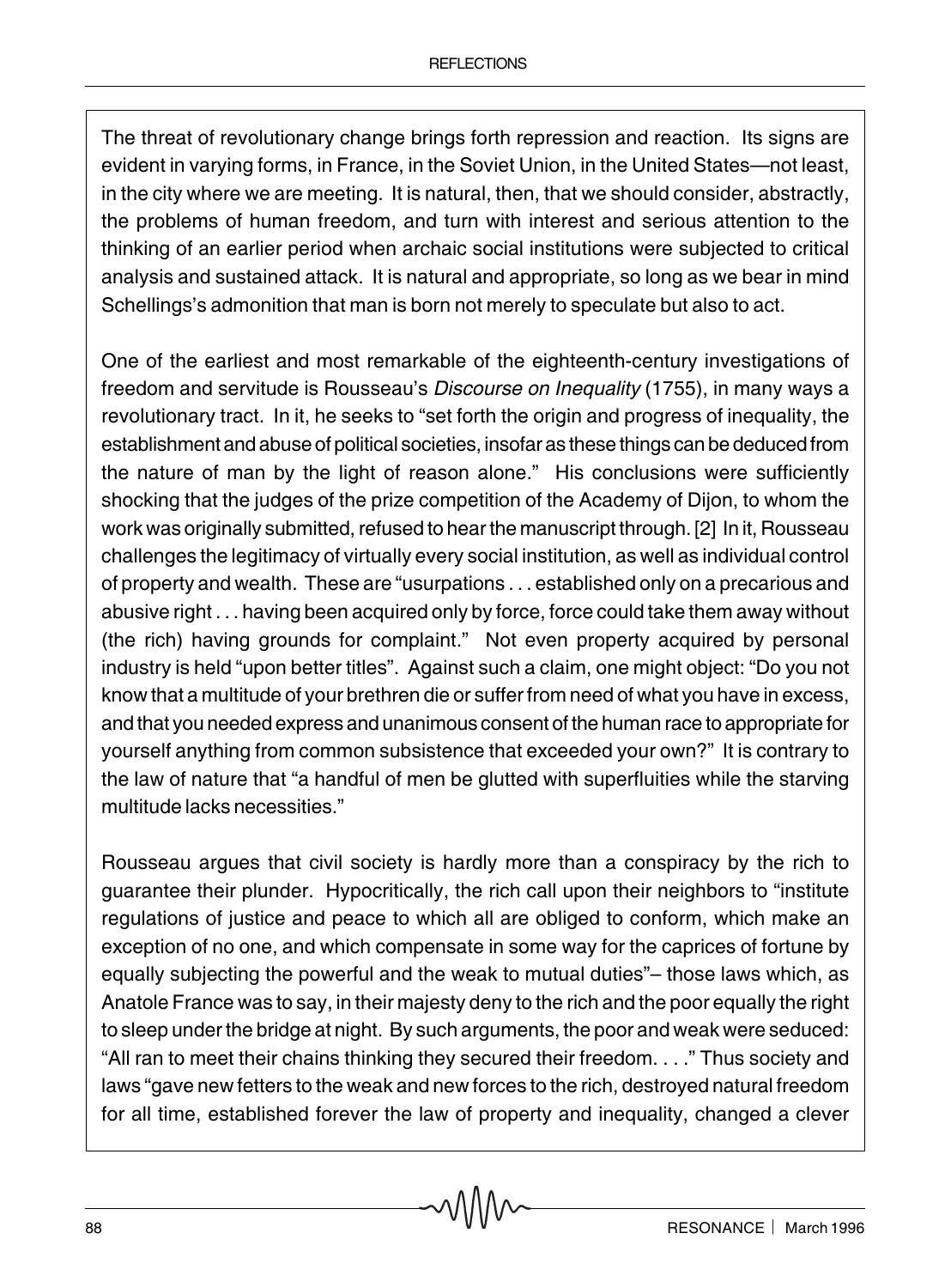usurpation into an irrevocable right, and for the profit of a few ambitious men henceforth subjected the whole human race to work, servitude and misery". Governments inevitably tend toward arbitrary power, as "their corruption and extreme limit". This power is "by its nature illegitimate," and new revolutions must

dissolve the government altogether or bring it closer to its legitimate institutions ... . The uprising that ends by strangling or dethroning a sultan is as lawful an act as those by which he disposed, the day before, of the lives and goods of his subjects. Force alone maintained him, force alone overthrows him.

What is interesting, in the present connection, is the path that Rousseau follows to reach these conclusions "by the light of reason alone," beginning with his ideas about human nature. He wants to see man "as nature formed him". It is from human nature that the principles of natural right and the foundations of social existence must be deduced.

This same study of original man, of his true needs, and of the principles underlying his duties, is also the only good means one could use to remove those crowds of difficulties which present themselves concerning the origin of moral inequality, the true foundation of the body politic, the reciprocal rights of its members, and a thousand similar questions as important as they are ill explained.

To determine the nature of man, Rousseau proceeds to compare man and animal. Man is "intelligent, free . . . the sole animal endowed with reason." Animals are "devoid of intellect and freedom."

In every animal I see only an ingenious machine to which nature has given senses in order to revitalize itself and guarantee itself, to a certain point, from all that tends to destroy or upset it. I perceive precisely the same things in the human machine, with the difference that nature alone does everything in the operations of a beast, whereas man contributes to his operations by being a free agent. The former chooses or rejects by instinct and the latter by an act of freedom, so that a beast cannot deviate from the rule that is prescribed to it even when it would be advantageous for it do so, and a man deviates from it often to his detriment . . . . it is not so much understanding which constitutes the distinction of man among the animals as it is his being a free agent. Nature commands every animal, and the beast obeys. Man feels the same impetus, but he realizes that he is free to acquiesce or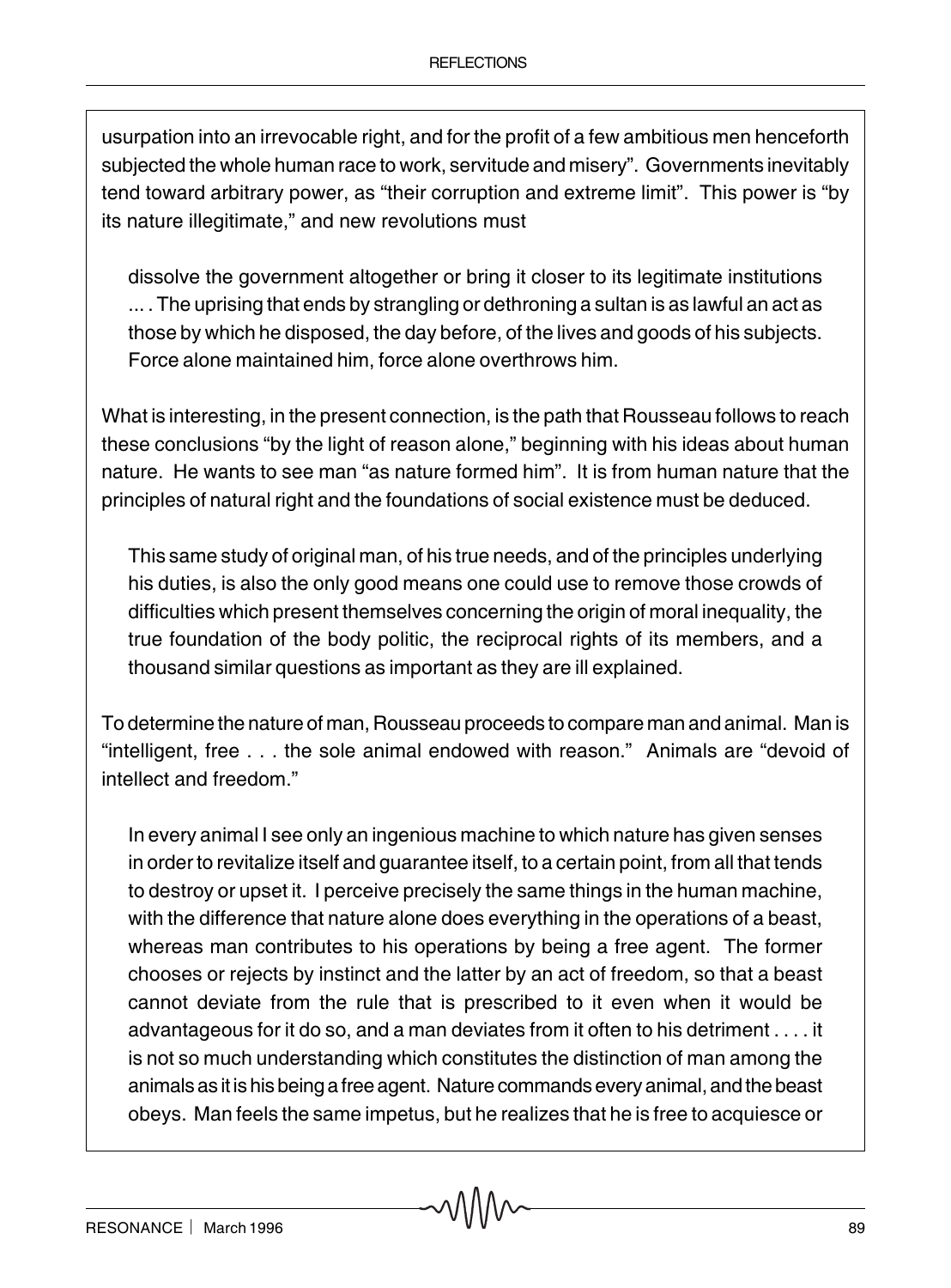resist; and it is above all in the consciousness of this freedom that the spirituality of his soul is shown. For physics explains in some way the mechanism of the senses and the formation of ideas; but in the power of willing, or rather of choosing, and in the sentiment of this power are found only purely spiritual acts about which the laws of mechanics explain nothing.

Thus the essence of human nature is human freedom and the consciousness of this freedom. So Rousseau can say that "the jurists, who have gravely pronounced that the child of a slave would be born a slave, have decided in other terms that a man would not be born a man."[3]

Sophistic politicians and intellectuals search for ways to obscure the fact that the essential and defining property of man is his freedom: "They attribute to men a natural inclination to servitude, without thinking that it is the same for freedom as for innocence and virtue – their value is felt only as long as one enjoys them oneself and the taste for them is lost as soon as one has lost them." In contrast, Rousseau asks rhetorically "whether, freedom being the most noble of man's faculties, it is not degrading one's nature, putting oneself on the level of beasts enslaved by instinct, even offending the author on one's being, to renounce without reservation the most precious of all his gifts and subject ourselves to committing all the crimes he forbids us in order to please a ferocious or insane master" – a question that has been asked, in similar terms, by many an American draft resister in the last few years, and by many others who are beginning to recover from the catastrophe of twentieth-century Western civilization, which has so tragically confirmed Rousseau's judgement:

Hence arose the national wars, battles, murders, and reprisals which make nature tremble and shock reason, and all those horrible prejudices which rank the honour of shedding human blood among the virtues. The most decent men learned to consider it one of their duties to murder their fellowmen; at length men were seen to massacre each other by the thousands without knowing why; more murders were committed on a single day of fighting and more horrors in the capture of a single city than were committed in the state of nature during whole centuries over the entire face of the earth.

The proof of his doctrine that the struggle for freedom is an essential human attribute, that the value of freedom is felt only as long as one enjoys it, Rousseau sees in "the marvels done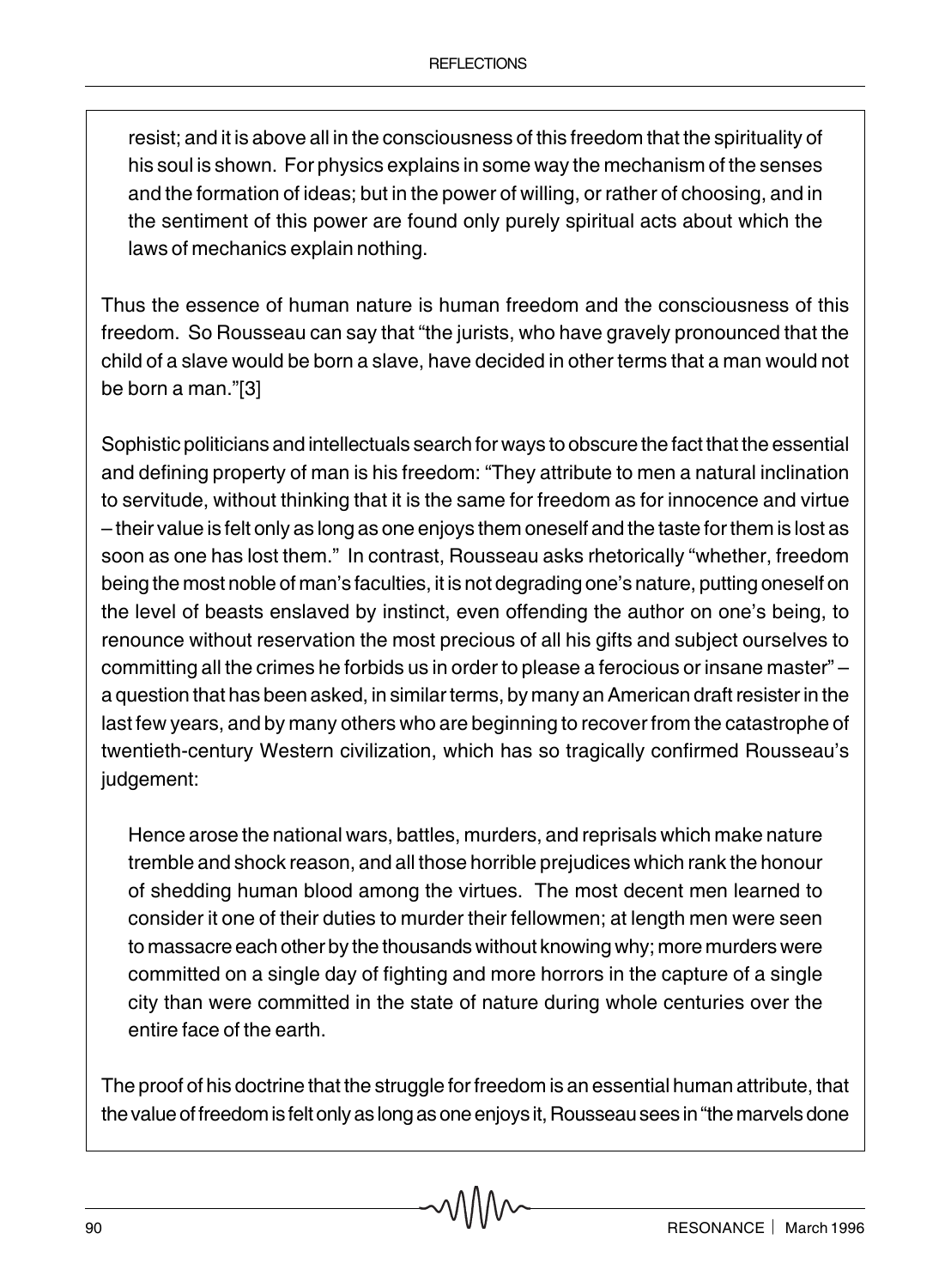by all free peoples to guard themselves from oppression." True, those who have abandoned the life of a free man

do nothing but boast incessantly of the peace and repose they enjoy in their chains . . . . But when I see the others sacrifice pleasures, repose, wealth, power, and life itself for the preservation of this sole good which is so disdained by those who have lost it; when I see animals born free and despising captivity break their heads against the bars of their prison; when I see multitudes of entirely naked savages scorn European voluptousness and endure hunger, fire, the sword, and death to preserve only their independence, I feel that it does not behoove slaves to reason about freedom.

Rather similar thoughts were expressed by Kant, forty years later. He cannot, he says, accept the proposition that certain people "are not ripe for freedom," for example, the serfs of some landlord:

If one accepts this assumption, freedom will never be achieved; for one can not arrive at the maturity for freedom without having already acquired it; one must be free to learn how to make use of one's powers freely and usefully. The first attempts will surely be brutal and will lead to a state of affairs more painful and dangerous than the former condition under the dominance but also the protection of an external authority. However, one can achieve reason only through one's own experiences and one must be free to be able to undertake them. . . . To accept the principle that freedom is worthless for those under one's control and that one has the right to refuse it to them forever, is an infringement on the rights of God himself, who has created man to be free. [4]

The remark is particularly interesting because of its context. Kant was defending the French Revolution, during the Terror, against those who claimed that it showed the masses to be unready for the privilege of freedom. Kant's remarks have contemporary relevance. No rational person will approve of violence and terror. In particular, the terror of the postrevolutionary state, fallen into the hands of a grim autocracy, has more than once reached indescribable levels of savagery. Yet no person of understanding or humanity will too quickly condemn the violence that often occurs when long-subdued masses rise against their oppressors, or take their first steps toward liberty and social reconstruction.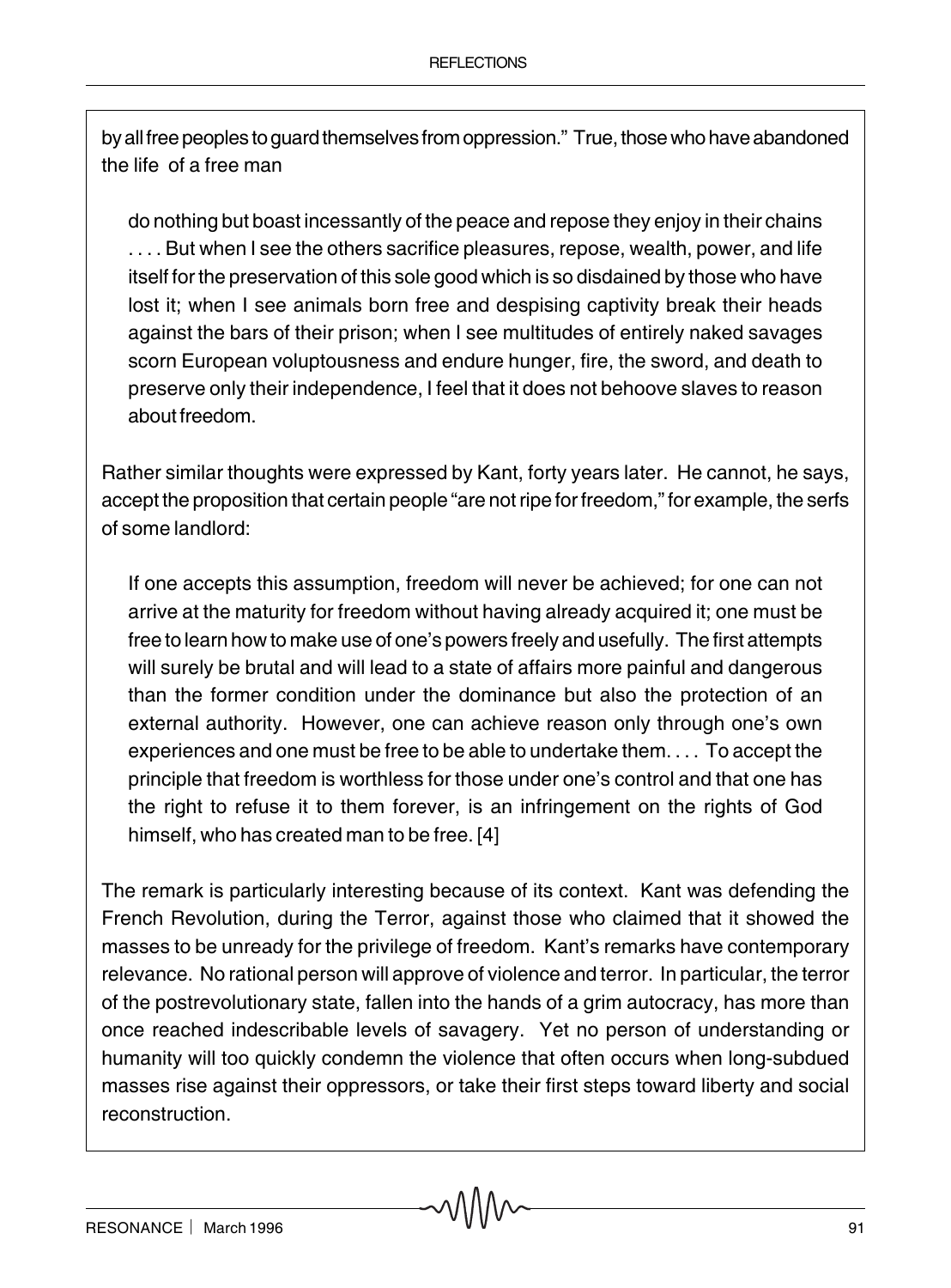Let me return now to Rousseau's argument against the legitimacy of established authority, whether that of political power or of wealth. It is striking that his argument, up to this point, follows a familiar Cartesian model. Man is uniquely beyond the bounds of physical explanation; the beast, on the other hand, is merely an ingenious machine, commanded by natural law. Man's freedom and his consciousness of this freedom distinguish him from the beast-machine. The principles of mechanical explanation are incapable of accounting for these human properties, though they can account for sensation and even the combination of ideas, in which regard "man differs from a beast only in degree."

To Descartes and his followers, such as Cordemoy, the only sure sign that another organism has a mind, and hence also lies beyond the bounds of mechanical explanation, is its use of language in the normal, creative human fashion, free from control by identifiable stimuli, novel and innovative, appropriate to situations, coherent, and engendering in our minds new thoughts and ideas. [5] To the Cartesians, it is obvious by introspection that each man possesses a mind, a substance whose essence is thought; his creative use of language reflects this freedom of thought and conception. When we have evidence that another organism, too, uses language in this free and creative fashion, we are led to attribute to it as well a mind like ours. From similar assumptions regarding the intrinsic limits of mechanical explanation, its inability to account for man's freedom and consciousness of his freedom, Rousseau proceeds to develop his critique of authoritarian institutions, which deny to man his essential attribute of freedom, in varying degree.

Were we to combine these speculations, we might develop an interesting connection between language and freedom. Language, in its essential properties and the manner of its use, provides the basic criterion for determining that another organism is a being with a human mind and the human capacity for free thought and self-expression, and with the essential human need for freedom from the external constraints of repressive authority. Furthermore, we might try to proceed from the detailed investigation of language and its use to a deeper and more specific understanding of the human mind. Proceeding on this model, we might further attempt to study other aspects of that human nature which, as Rousseau rightly observes, must be correctly conceived if we are to be able to develop, in theory, the foundations for a rational social order.

I will return to this problem, but first I would like to trace further Rousseau's thinking about the matter. Rousseau diverges from the Cartesian tradition in several respects. He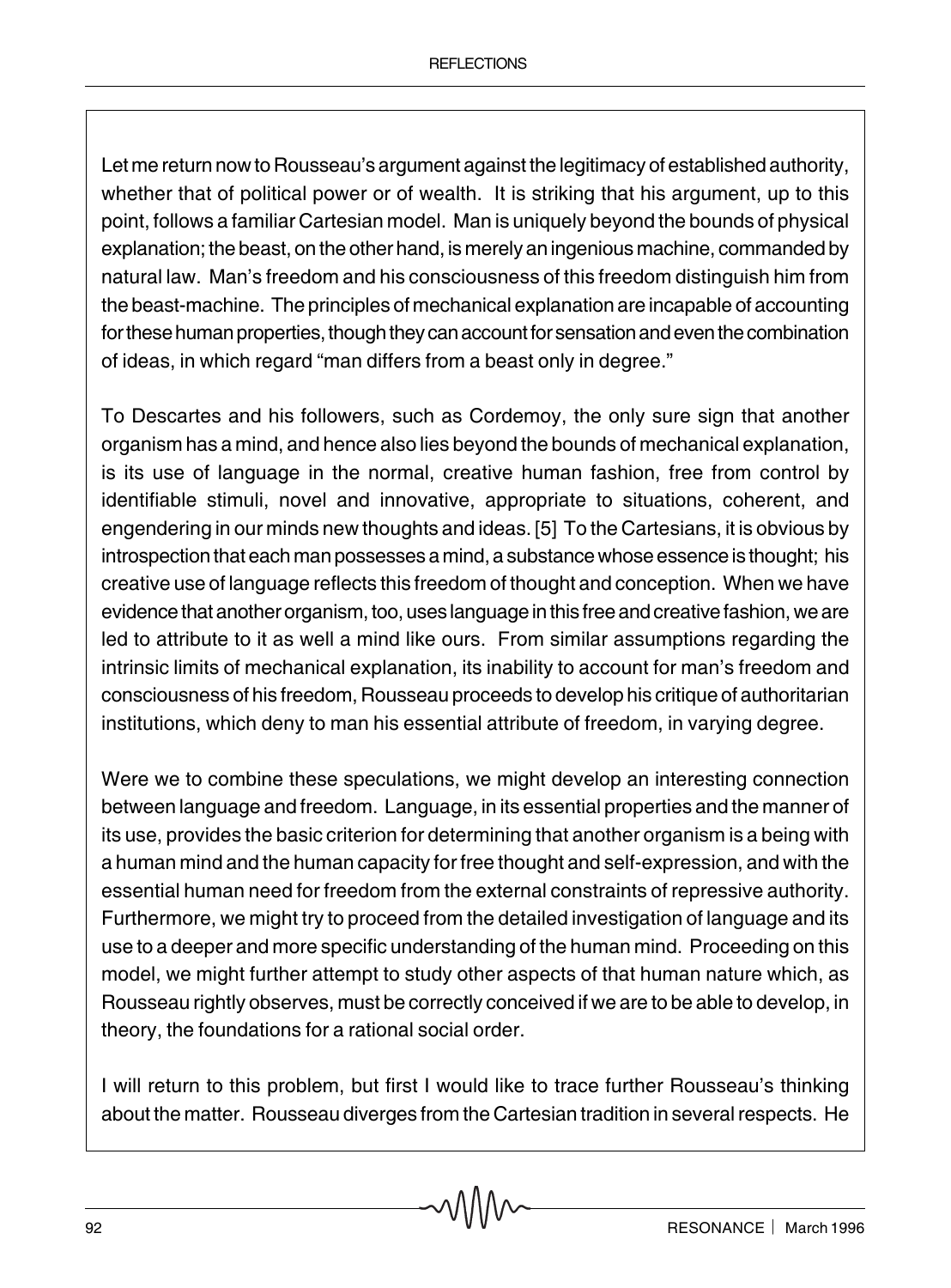#### REFLECTIONS

defines the "specific characteristic of the human species" as man's "faculty of selfperfection," which, "with the aid of circumstances, successively develops all the others, and resides among us as much in the species as in the individual." The faculty of selfperfection and of perfection of the human species through cultural transmission is not, to my knowledge, discussed in any similar terms by the Cartesians. However, I think that Rousseau's remarks might be interpreted as a development of the Cartesian tradition in an unexplored direction, rather than as a denial and rejection of it. There is no inconsistency in the notion that the restrictive attributes of mind underlie a historically evolving human nature that develops within the limits that they set; or that these attributes of mind provide the possibility of self-perfection; or that, by providing the consciousness of freedom, these essential attributes of human nature give man the opportunity to create social conditions and social forms to maximize the possibilities for freedom, diversity, and individual self-realization. To use an arithmetical analogy, the integers do not fail to be an infinite set merely because they do not exhaust the rational numbers. Analogously, it is no denial of man's capacity for infinite "self-perfection" to hold that there are intrinsic properties of mind that constrain his development. I would like to argue that in a sense the opposite is true, that without a system of formal constraints there are no creative acts; specifically, in the absence of intrinsic and restrictive properties of mind, there can be only "shaping of behaviour" but no creative acts of self-perfection. Furthermore, Rousseau's concern for the evolutionary character of self-perfection brings us back, from another point of view, to a concern for human language, which would appear to be a prerequisite for such evolution of society and culture, for Rousseau's perfection of the species, beyond the most rudimentary forms.

Rousseau holds that "although the organ of speech is natural to man, speech itself is nonetheless not natural to him." Again, I see no inconsistency between this observation and the typical Cartesian view that innate abilities are "dispositional," faculties that lead us to produce ideas (specifically, innate ideas) in a particular manner under given conditions of external stimulation, but that also provide us with the ability to proceed in our thinking without such external factors. Language too, then, is natural to man only in a specific way. This is an important and, I believe, quite fundamental insight of the rationalist linguists that was disregarded, very largely, under the impact of empiricist psychology in the eighteenth century and since.[6]

Rousseau discusses the origin of language at some length, though he confesses himself to be unable to come to grips with the problem in a satisfactory way. Thus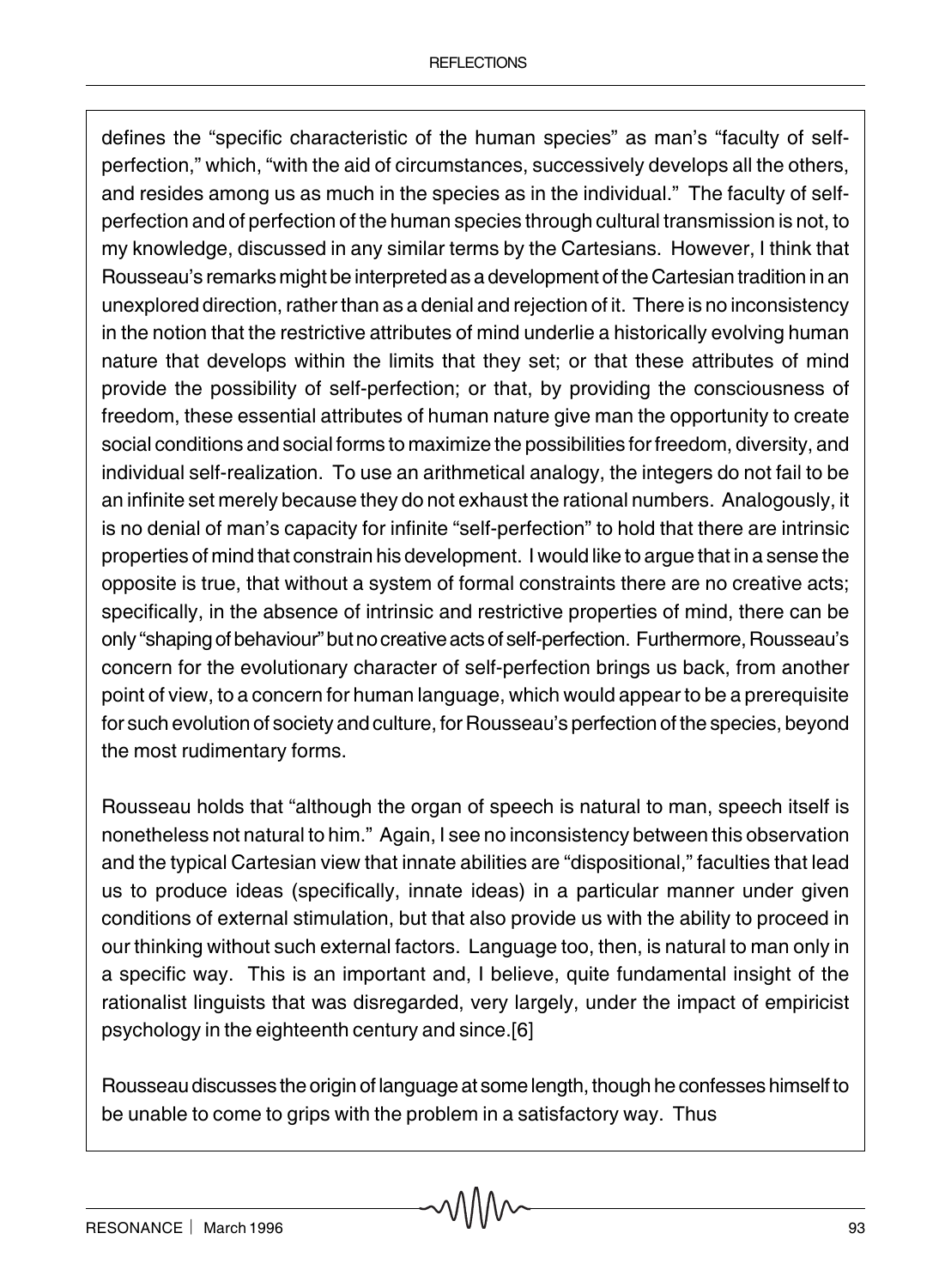if men needed speech in order to learn to think, they had even greater need of knowing how to think in order to discover the art of speech. . . . So that one can hardly form tenable conjectures about this art of communicating thoughts and establishing intercourse between minds; a sublime art which is now very far from its origin. . . .

He holds that "general ideas can come into the mind only with the aid of words, and the understanding grasps them only through propositions" – a fact which prevents animals, devoid of reason, from formulating such ideas or ever acquiring "the perfectibility which depends upon them." Thus he cannot conceive of the means by which "our new grammarians began to extend their ideas and to generalize their words," or to develop the means "to express all the thoughts of men": "numbers, abstract words, aorists, and all the tenses of verbs, particles, syntax, the linking of propositions, reasoning, and the forming of all the logic of discourse." He does speculate about later stages of the perfection of the species, "when the ideas of men began to spread and multiply, and when closer communication was established among them, [and] they sought more numerous signs and a more extensive language." But he must, unhappily, abandon "the following difficult problem: which was most necessary, previously formed society for the institution of languages, or previously invented languages for the establishment of society?"

The Cartesians cut the Gordian knot by postulating the existence of a species-specific characteristic, a second substance that serves as what we might call a "creative principle" alongside the "mechanical principle" that determines totally the behaviour of animals. There was, for them, no need to explain the origin of language in the course of historical evolution. Rather, man's nature is qualitatively distinct: there is no passage from body to mind. We might reinterpret this idea in more current terms by speculating the rather sudden and dramatic mutations might have led to qualities of intelligence that are, so far as we know, unique to humans, possession of language in the human sense being the most distinctive index of these qualities. [7] If this is correct, as at least a first approximation to the facts, the study of language might be expected to offer an entering wedge, or perhaps a model, for an investigation of human nature that would provide the grounding for a much broader theory of human nature.

To conclude these historical remarks, I would like to turn, as I have elsewhere, [8] to Wilhelm von Humboldt, one of the most stimulating and intriguing thinkers of the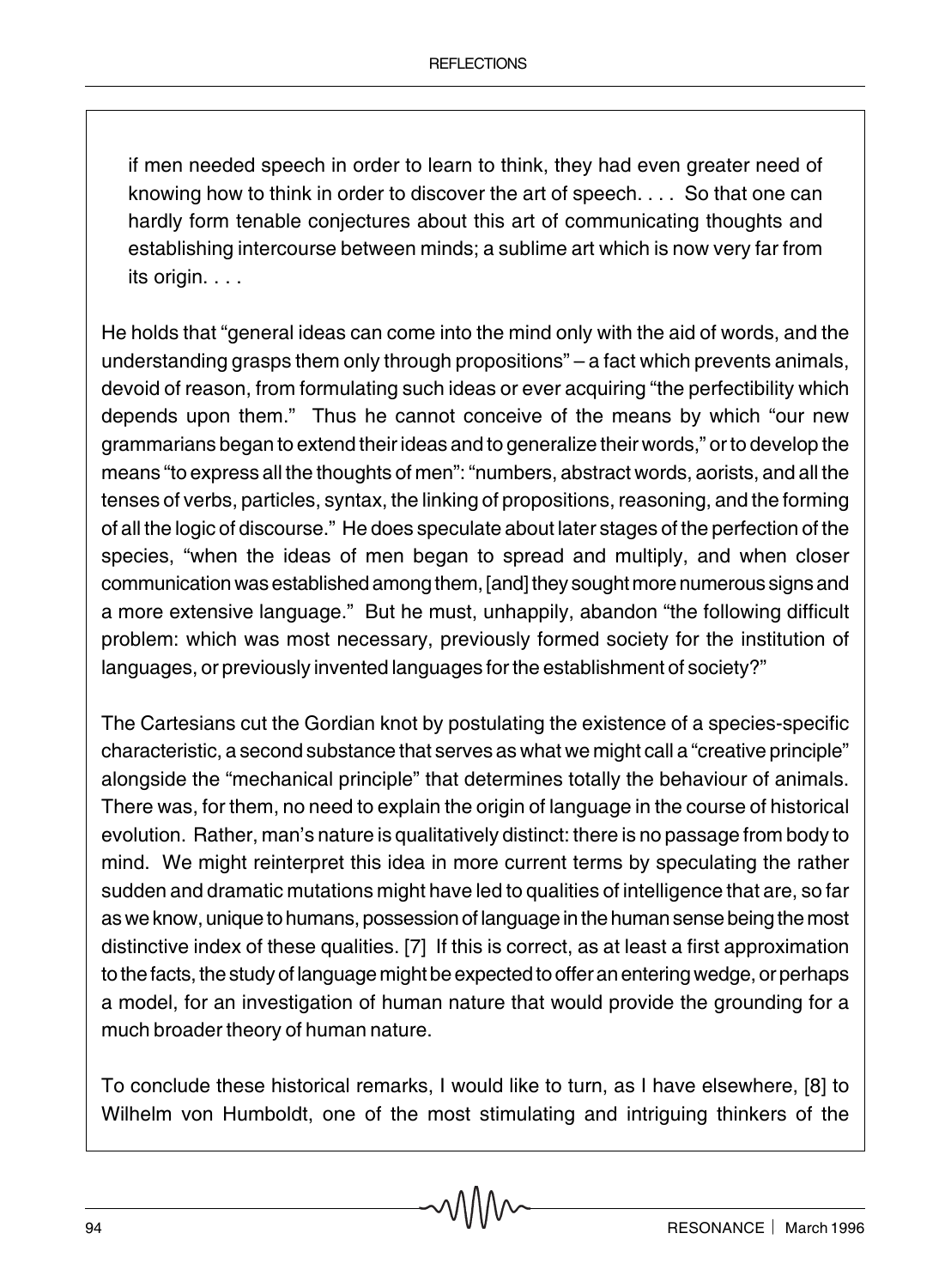period. Humboldt was, on the one hand, one of the most profound theorists of general linguistics, and on the other, an early and forceful advocate of libertarian values. The basic concept of his philosophy is *Bildung*, by which, as J.W. Burrow expresses it, "he meant the fullest, richest, and most harmonious development of the potentialities of the individual, the community or the human race." [9] His own thought might serve as an exemplary case. Though he does not, to my knowledge, explicitly relate his ideas about language to his libertarian social thought, there is quite clearly a common ground from which they develop, a concept of human nature that inspires each. Mill's essay *On Liberty* takes as its epigraph Humboldt's formulation of the "leading principle" of his thought: "the absolute and essential importance of human development in its richest diversity." Humboldt concludes his critique of the authoritarian state by saying: "I have felt myself animated throughout with a sense of the deepest respect for the inherent dignity of human nature, and for freedom, which alone befits that dignity." Briefly put, his concept of human nature is this:

The true end of Man, or that which is prescribed by the eternal and immutable dictates of reason, and not suggested by vague and transient desires, is the highest and most harmonious development of his powers to a complete and consistent whole. Freedom is the first and indispensable condition which the possibility of such a development presupposes; but there is besides another essential – intimately connected with freedom, it is true  $-$  a variety of situations. [10]

Like Rousseau and Kant, he holds that

nothing promotes this ripeness for freedom so much as freedom itself. This truth, perhaps, may not be acknowledged by those who have so often used this unripeness as an excuse for continuing repression. But it seems to me to follow unquestionably from the very nature of man. The incapacity for freedom can only arise from a want of moral and intellectual power; to heighten this power is the only way to supply this want; but to do this presupposes the exercise of the power, and this exercise presupposes the freedom which awakens spontaneous activity. Only it is clear we cannot call it giving freedom, when bonds are relaxed which are not felt as such by him who wears them. But of no man on earth – however neglected by nature, and however degraded by circumstances – is this true of all the bonds which oppress him. Let us undo them one by one, as the feeling of freedom awakens in men's hearts, and we shall hasten progress at every step.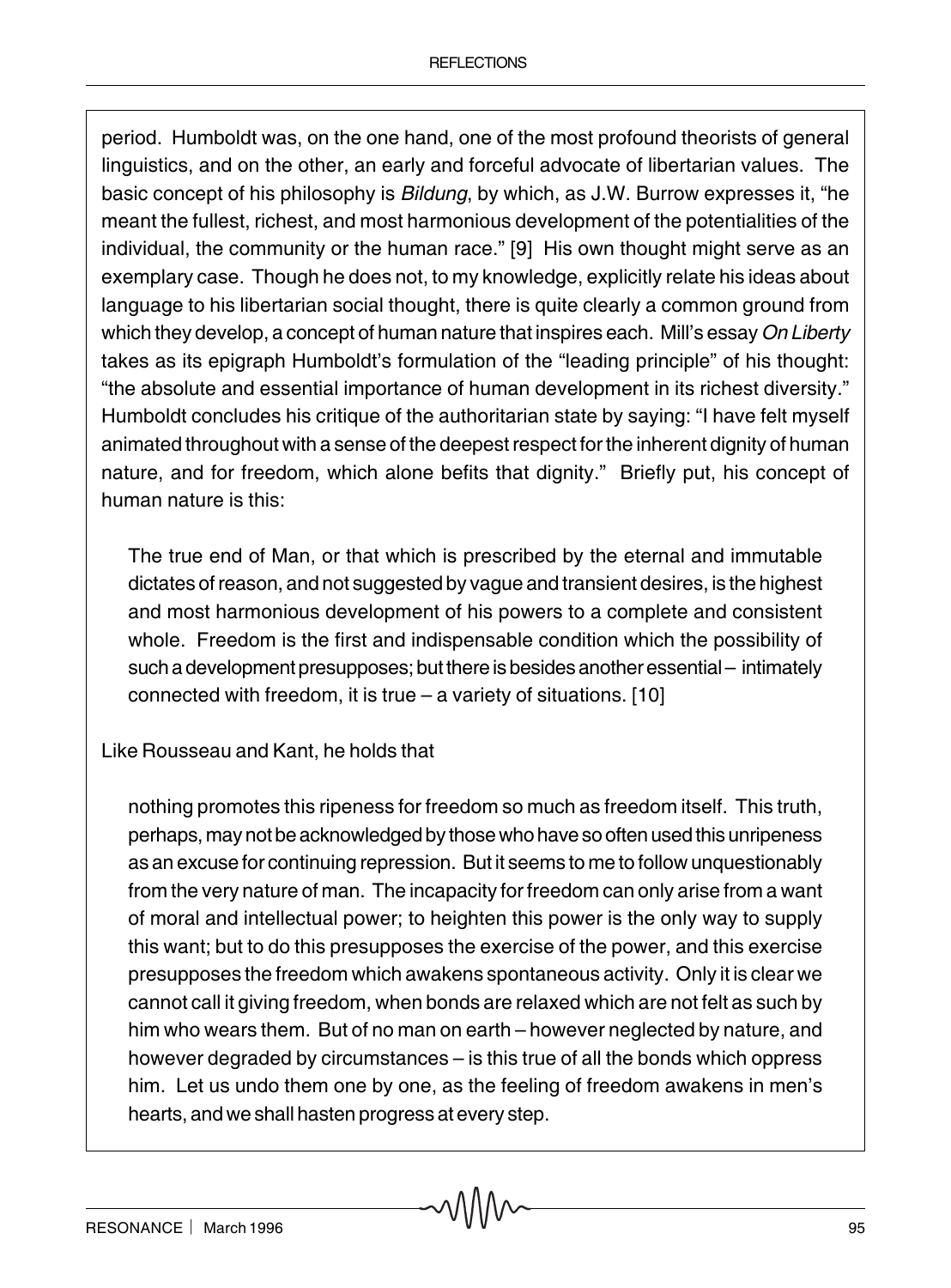Those who do not comprehend this "may justly be suspected of misunderstanding human nature, and of wishing to make men into machines."

Man is fundamentally a creative, searching, self-perfecting being: "To inquire and to create – these are the centres around which all human pursuits more or less directly revolve." But freedom of thought and enlightenment are not only for the elite. Once again echoing Rousseau, Humboldt states, "There is something degrading to human nature in the idea of refusing to any man the right to be a man." He is, then, optimistic about the effects on all of "the diffusion of scientific knowledge by freedom and enlightenment." But "all moral culture springs solely and immediately from the inner life of the soul, and can only be stimulated in human nature, and never produced by external and artificial contrivances." "The cultivation of the understanding, as of any of man's other faculties, is generally achieved by his own activity, his own ingenuity, or his own methods of using the discoveries of others. . . ." Education, then, must provide the opportunities for selffulfillment; it can at best provide a rich and challenging environment for the individual to explore, in his own way. Even a language cannot, strictly speaking, be taught, but only "awakened in the mind: one can only provide the thread along which it will develop of itself." I think that Humboldt would have found congenial much of Dewey's thinking about education. And he might also have appreciated the recent revolutionary extension of such ideas, for example, by the radical Catholics of Latin America who are concerned with the "awakening of consciousness," referring to "the transformation of the passive exploited lower classes into conscious and critical masters of their own destinies" [11] much in the manner of Third World revolutionaries elsewhere. He would, I am sure, have approved of their criticism of schools that are

more preoccupied with the transmission of knowledge than with the creation, among other values, of a critical spirit. From the social point of view, the educational systems are oriented to maintaining the existing social and economic structures instead of transforming them.[12]

But Humboldt's concern for spontaneity goes well beyond educational practice in the narrow sense. It touches also the question of labour and exploitation. The remarks, just quoted, about the cultivation of understanding through spontaneous action continue as follows:

. . . man never regards what he possesses as so much his own, as what he does; and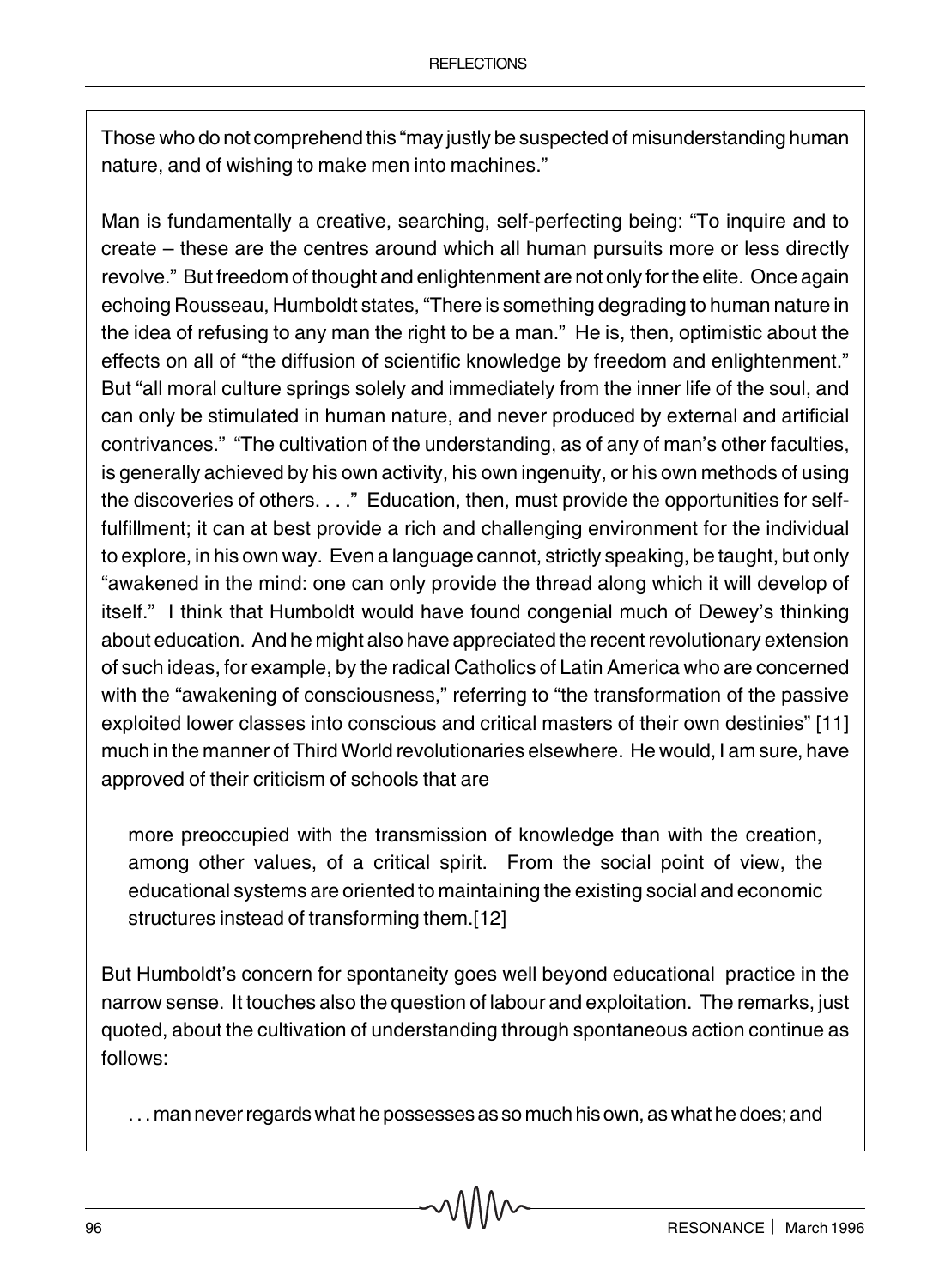the labourer who tends a garden is perhaps in a true sense its owner, than the listless voluptuary who enjoys its fruits. . . . In view of this consideration, [13] it seems as if all peasants and craftsmen might be elevated into artists; that is, men who love their labour for its own sake, improve it by their own plastic genius and inventive skill, and thereby cultivate their intellect, ennoble their character, and exalt and refine their pleasures. And so humanity would be ennobled by the very things which now, thought beautiful in themselves, so often serve to degrade it. . . But, still, freedom is undoubtedly the indispensable condition, without which even the pursuits most congenial to individual human nature, can never succeed in producing such salutary influences. Whatever does not spring from a man's free choice, or is only the result of instruction and guidance, does not enter into his very being, but remains alien to his true nature; he does not perform it with truly human energies, but merely with mechanical exactness.

If a man acts in a purely mechanical way, reacting to external demands or instruction rather than in ways determined by his own interests and energies and power, "we may admire what he does, but we despise what he is." [14]

On such conceptions Humboldt grounds his ideas concerning the role of the state, which tends to "make man an instrument to serve its arbitrary ends, overlooking his individual purposes." His doctrine is classical liberal, strongly opposed to all but the most minimal forms of state intervention in personal or social life.

Writing in the 1790s, Humboldt had no conception of the forms that industrial capitalism would take. Hence he is not overly concerned with the dangers of private power.

But when we reflect (still keeping theory distinct from practice) that the influence of a private person is liable to diminution and decay, from competition, dissipation of fortune, even death; and that clearly none of these contingencies can be applied to the State; we are still left with the principle that the latter is not to meddle in anything which does not refer exclusively to security. . . .

He speaks of the essential equality of the condition of private citizens, and of course has no idea of the ways in which the notion "private person" would come to be reinterpreted in the era of corporate capitalism. He did not foresee that "Democracy with its motto of *equality of all citizens before the law* and Liberalism with its *right of man over his own person*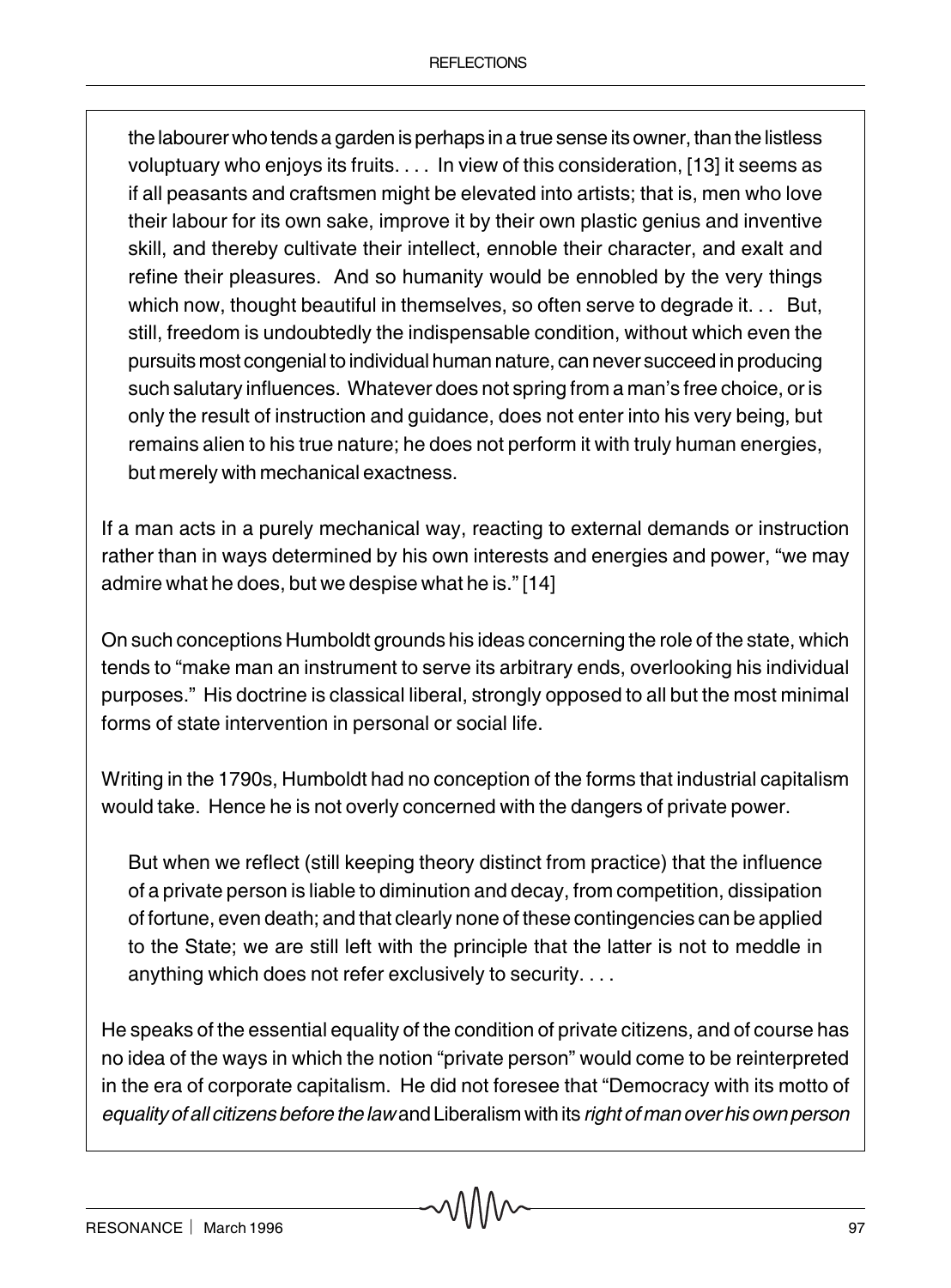both [would be] wrecked on realities of capitalist economy."15 He did not foresee that, in a predatory capitalist economy, state intervention would be an absolute necessity to preserve human existence and to prevent the destruction of the physical environment— I speak optimistically. As Karl Polanyi, for one, has pointed out, the self-adjusting market "could not exist for any length of time without annihilating the human and natural substance of society; it would have physically destroyed man and transformed his surroundings into a wilderness." Humboldt did not foresee the consequences of the commodity character of labour, the doctrine (in Polanyi's words) that "it is not for the commodity to decide where is should be offered for sale, to what purpose it should be used, at what price it should be allowed to change hands, and in what manner it should be consumed or destroyed." But the commodity, in the case, is a human life, and social protection was therefore a minimal necessity to constrain the irrational and destructive workings of the classical free market. Nor did Humboldt understand that capitalist economic relations perpetuated a form of bondage which, as early as 1767, Simon Linguet had declared to be even worse than slavery.

It is the impossibility of living by any other means that compels our farm labourers to till the soil whose fruits they will not eat, and our masons to construct buildings in which they will not live. It is want that drags them to those markets where they await masters who will do them the kindness of buying them. It is want that compels them to go down on their knees to the rich man in order to get from him permission to enrich him. . . . What effective gain has the suppression of slavery brought him?. . . . He is free, you say. Ah! That is his misfortune. The slave was precious to his master because of the money he had cost him. But the handicraftsmen cost nothing to the rich voluptuary who employs him. . . . These men, it is said, have no master– they have one, and the most terrible, the most imperious of masters, that is *need*. It is this that reduces them to the most cruel dependence. [17]

If there is something degrading to human nature in the idea of bondage, then a new emancipation must be awaited, Fourier's "third and last emancipatory phase of history," which will transform the proletariat to free men by eliminating the commodity character of labor, ending wage slavery, and bringing the commercial, industrial, and financial institutions under democratic control. [18]

Perhaps Humboldt might have accepted these conclusions. He does agree that state intervention in social life is legitimate if "freedom would destroy the very conditions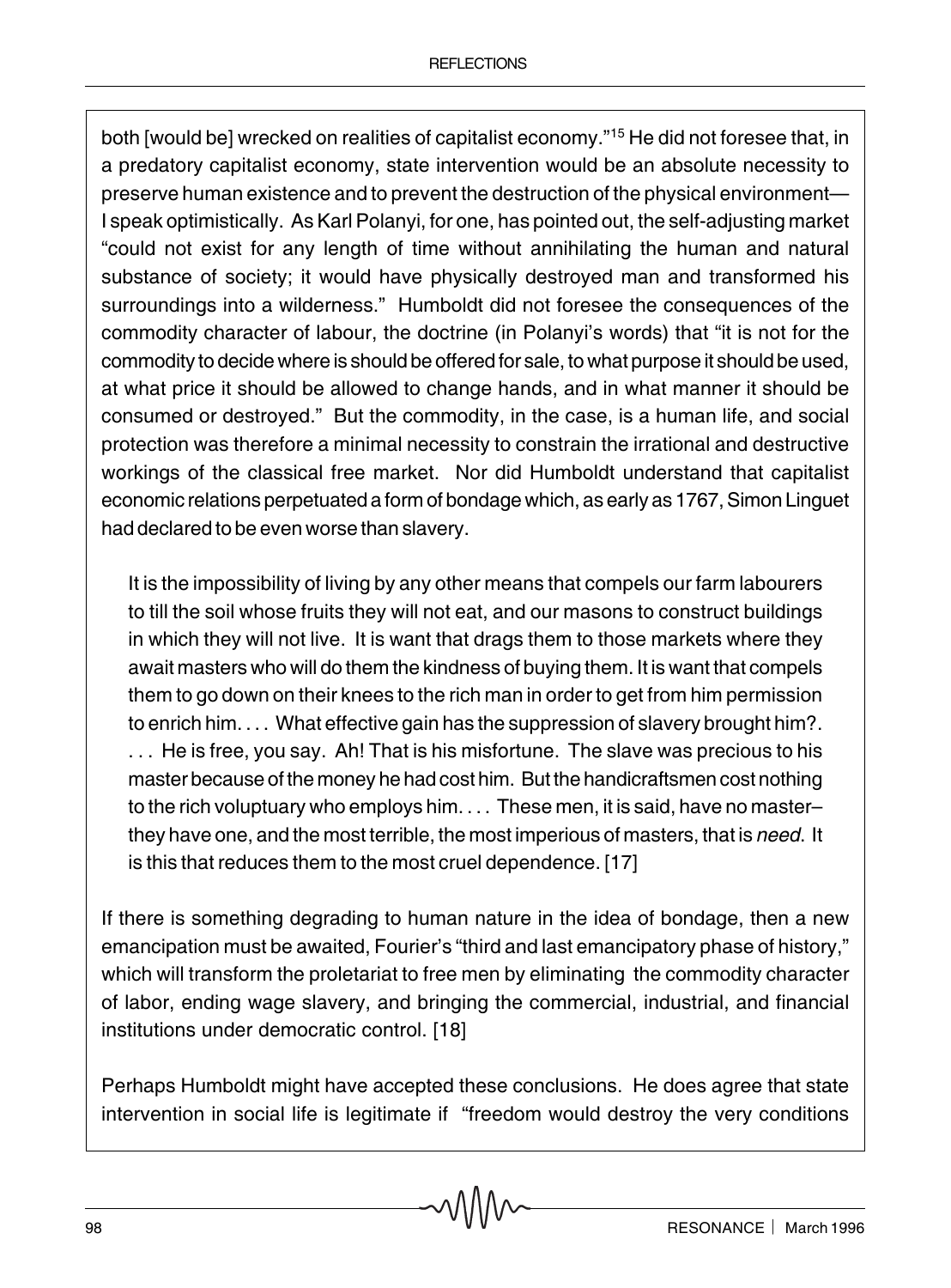without which not only freedom but even existence itself would be inconceivable" precisely the circumstances that arise in an unconstrained capitalist economy. In any event, his criticism of bureaucracy and the autocratic state stands as an eloquent forewarning of some of the most dismal aspects of modern history, and the basis of his critique is applicable to a broader range of coercive institutions than he imagined.

Though expressing a classical liberal doctrine, Humboldt is no primitive individualist in the style of Rousseau. Rousseau extols the savage who "lives within himself"; he has little use for "the sociable man, always outside of himself, [who] knows how to live only in the opinion of others . . . from [whose] judgement alone . . . he draws the sentiment of his own existence."19 Humboldt's vision is quite different:

. . . the whole tenor of the ideas and arguments unfolded in this essay might fairly be reduced to this, that while they would break all fetters in human society, they would attempt to find as many new social bonds as possible. The isolated man is no more able to develop than the one who is fettered.

Thus he looks forward to a community of free association without coercion by the state or other authoritarian institutions, in which free men can create and inquire, and achieve the highest development of their powers – far ahead of his time, he presents an anarchist vision that is appropriate, perhaps, to the next stage of industrial society. We can perhaps look forward to a day when these various strands will be brought together within the framework of libertarian socialism, a social form that barely exists today though its elements can be perceived: in the guarantee of individual rights that has achieved its highest form – though still tragically flawed – in the Western democracies; in the Israeli *kibbutzim*; in the experiments with workers' councils in Yugoslavia; in the effort to awaken popular consciousness and create a new involvement in the social process which is a fundamental element in the Third World revolutions, coexisting uneasily with indefensible authoritarian practice.

A similar concept of human nature underlies Humboldt's work on language. Language is a process of free creation; its laws and principles are fixed, but the manner in which the principles of generation are used is free and infinitely varied. Even the interpretation and use of words involves a process of free creation. The normal use of language and the acquisition of language depend on what Humboldt calls the fixed form of language, a system of generative processes that is rooted in the nature of the human mind and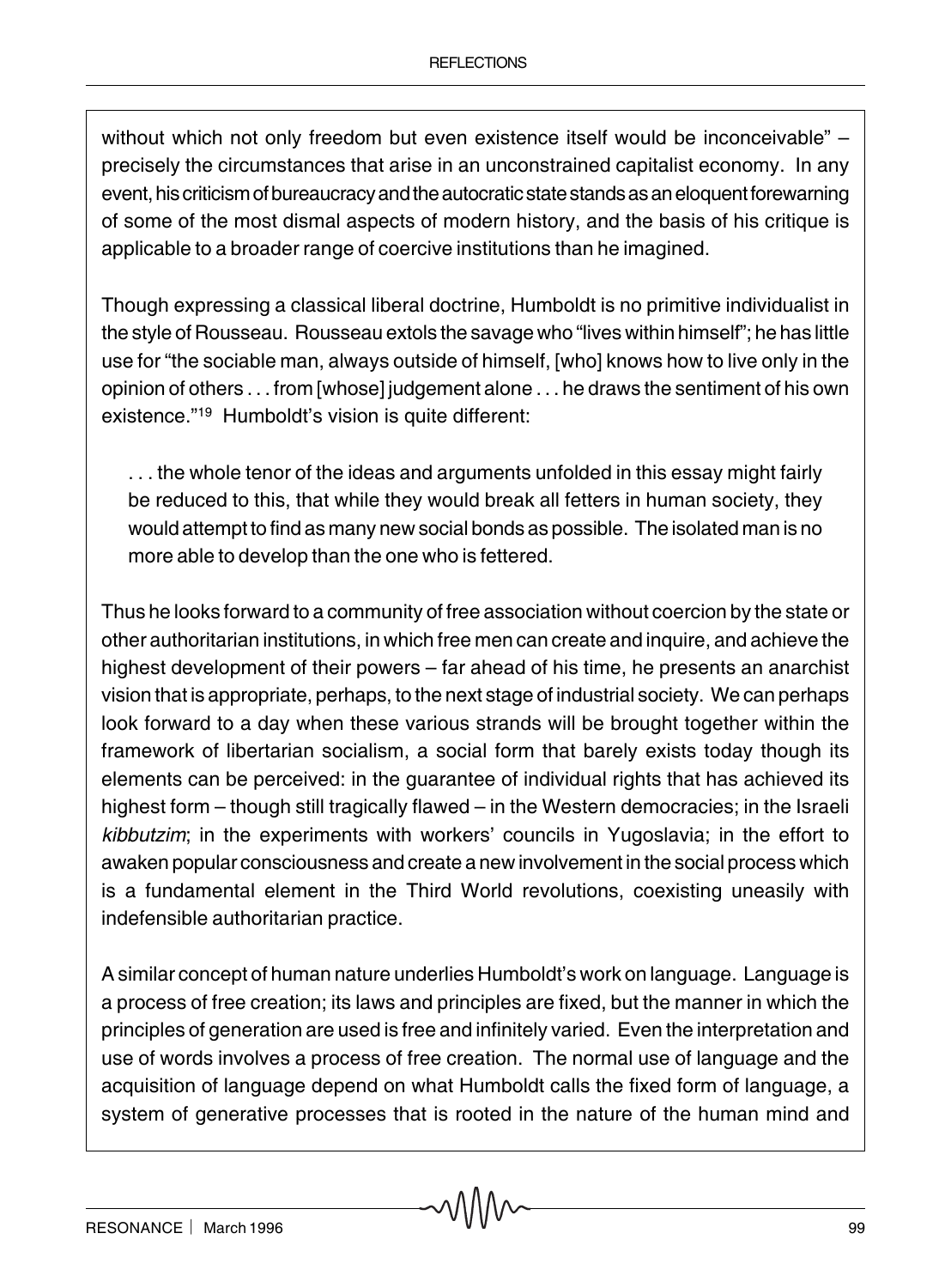constrains but does not determine the free creations of normal intelligence or, at a higher and more original level, of the great writer or thinker. Humboldt is, on the one hand, a Platonist who insists that learning is a kind of reminiscence, in which the mind, stimulated by experience, draws from its own internal resources and follows a path that it itself determines; and he is also a romantic, attuned to cultural variety, and the endless possibilities for the spiritual contributions of the creative genius. There is no contradiction in this, any more than there is a contradiction in the insistence of aesthetic theory that individual works of genius are constrained by principle and rule. The normal, creative use of language, which to the Cartesian rationalist is the best index of the existence of another mind, presupposes a system of rules and generative principles of a sort that the rationalist grammarians attempted, with some success, to determine and make explicit.

The many modern critics who sense an inconsistency in the belief that free creation takes place within – presupposes, in fact – a system of constraints and governing principles are quite mistaken; unless, of course, they speak of "contradiction" in the loose and metaphoric sense of Schelling, when he writes that "without the contradiction of necessity and freedom not only philosophy but every nobler ambition of the spirit would sink to that death which is peculiar to those sciences in which that contradiction serves no function." Without this tension between necessity and freedom, rule and choice, there can be no creativity, no communication, no meaningful acts at all.

I have discussed these traditional ideas at some length, not out of antiquarian interest, but because I think that they are valuable and essentially correct, and that they project a course we can follow with profit. Social action must be animated by a vision of a future society, and by explicit judgements of value concerning the character of this future society. These judgements must derive from some concept of human nature, and one may seek empirical foundations by investigating human nature as it is revealed by human behaviour and human creations, material, intellectual, and social. We have, perhaps, reached a point in history when it is possible to think seriously about a society in which freely constituted social bonds replace the fetters of autocratic institutions, rather in the sense conveyed by the remarks of Humboldt that I quoted, and elaborated more fully in the tradition of libertarian socialism in the years that followed.

Predatory capitalism created a complex industrial system and an advanced technology; it permitted a considerable extension of democratic practice and fostered certain liberal values, but within limits that are now being pressed and must be overcome. It is not a fit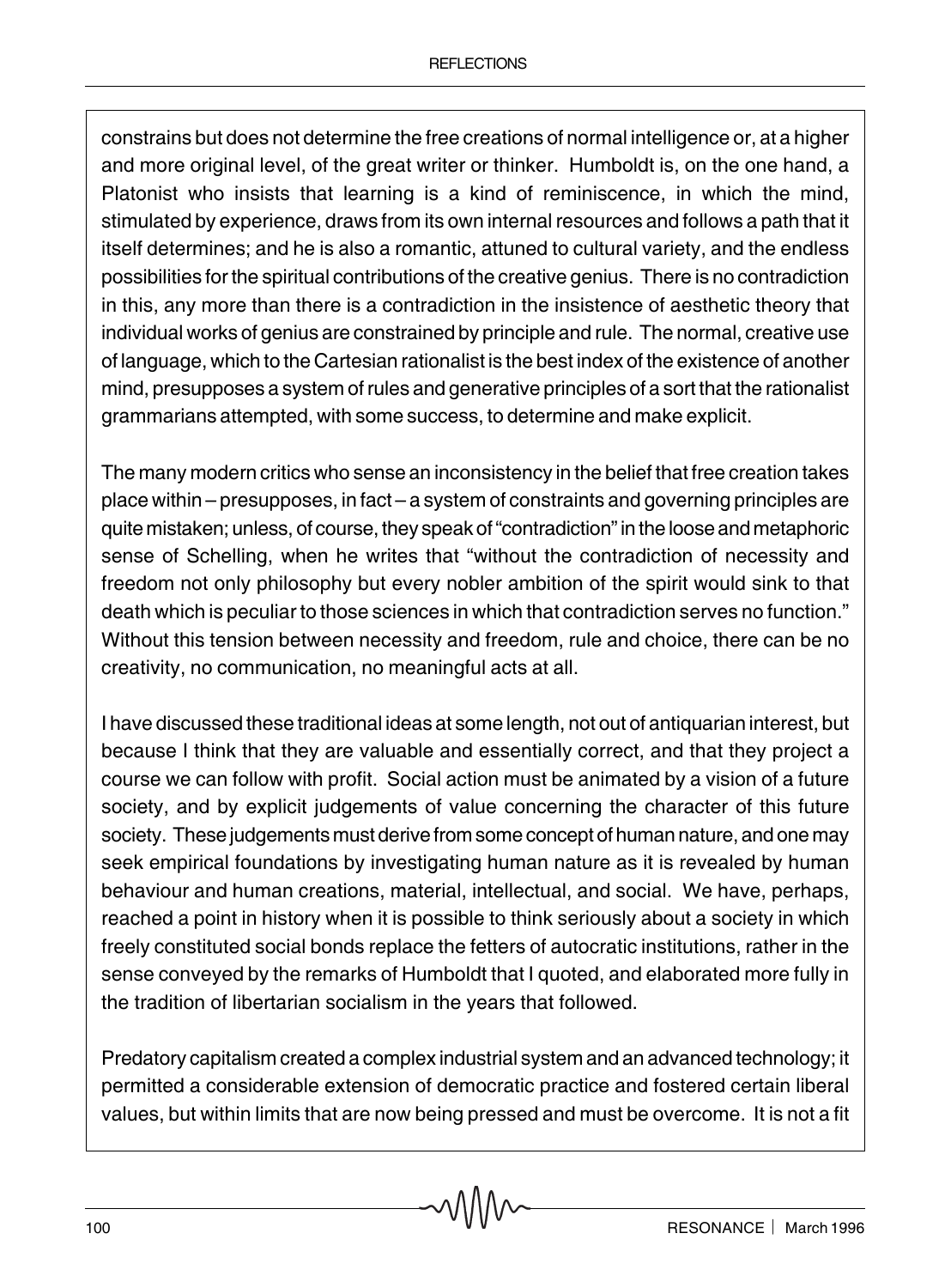system for the mid-twentieth century. It is incapable of meeting human needs that can be expressed only in collective terms, and its concept of competitive man who seeks only to maximize wealth and power, who subjects himself to market relationships, to exploitation and external authority, is antihuman and intolerable in the deepest sense. An autocratic state is no acceptable substitute; nor can the militarized state capitalism evolving in the United States or the bureaucratized, centralized welfare state be accepted as the goal of human existence. The only justification for repressive institutions is material and cultural deficit. But such institutions, at certain stages of history, perpetuate and produce such a deficit, and even threaten human survival. Modern science and technology can relieve people of the necessity for specialized, imbecile labour. They may, in principle, provide the basis for a rational social order based on free association and democratic control, if we have the will to create it.

A vision of a future social order is in turn based on a concept of human nature. If in fact humans are indefinitely malleable, completely plastic beings, with no innate structures of mind and no intrinsic needs of a cultural or social character, then they are fit subjects for the "shaping of behavior" by the state authority, the corporate manager, the technocrat, or the central committee. Those with some confidence in the human species will hope this is not so and will try to determine the intrinsic human characteristics that provide the framework for intellectual development, the growth of moral consciousness, cultural achievement, and participation in a free community. In a partly analogous way, a classical tradition spoke of artistic genius acting within and in some ways challenging a framework of rule. Here we touch on matters that are little understood. It seems to me that we must break away, sharply and radically, from much of modern social and behavioral science if we are to move toward a deeper understanding of these matters.

Here, too, I think that the tradition I have briefly reviewed has a contribution to offer. As I have already observed, those who were concerned with human distinctiveness and potential repeatedly were led to a consideration of the properties of language. I think that the study of language can provide some glimmerings of understanding of rule-governed behavior and the possibilities for free and creative action within the framework of a system of rules that in part, at least, reflect intrinsic properties of human mental organization. It seems to me fair to regard the contemporary study of language as in some ways a return to the Humboldtian concept of the form of language: a system of generative processes rooted in innate properties of mind but permitting, in Humboldt's phrase, an infinite use of finite means. Language cannot be described as a system of organization of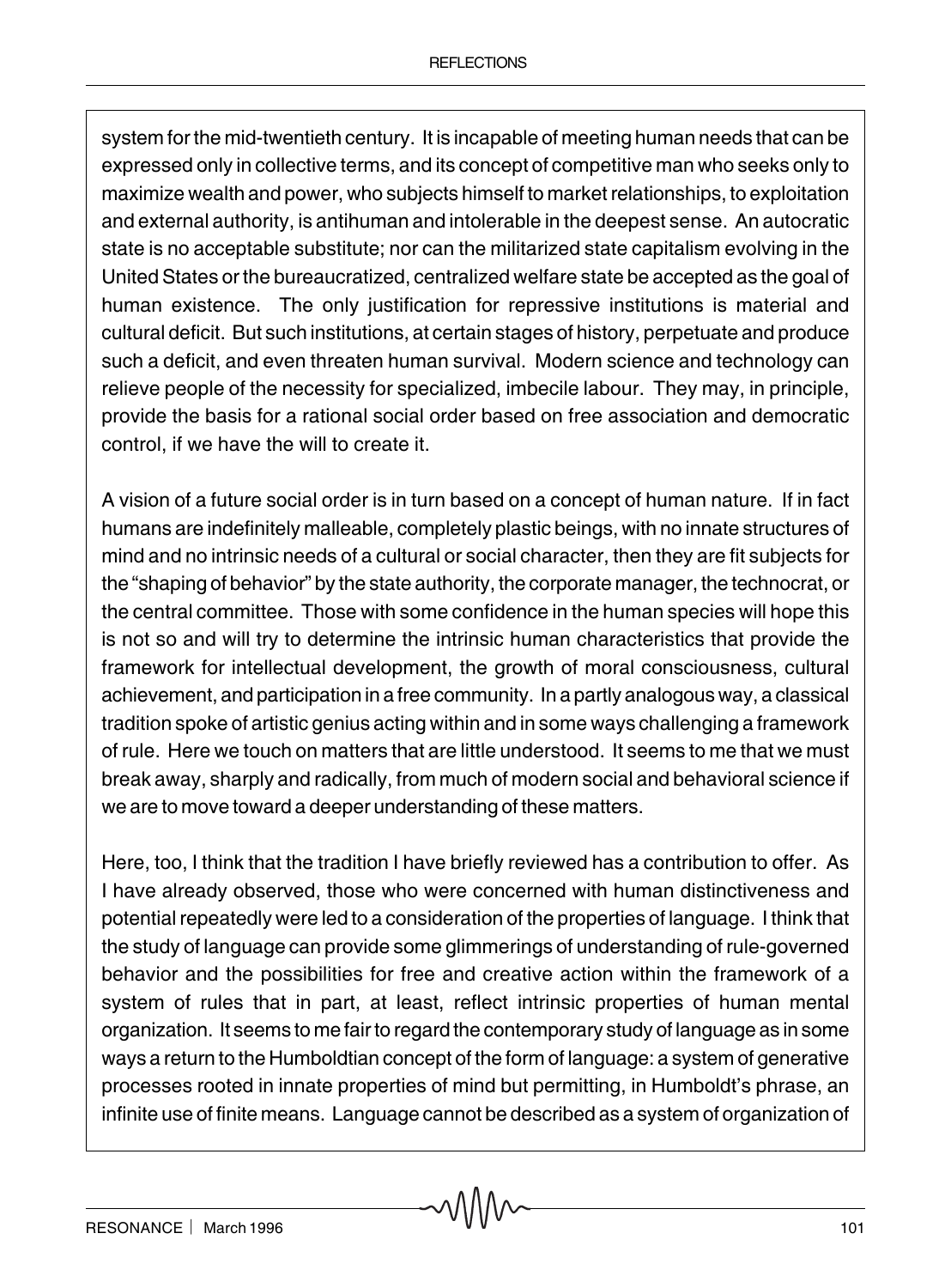behaviour. Rather, to understand how language is used, we must discover the abstract Humboldtian form of language – its generative grammar, in modern terms. To learn a language is to construct for oneself this abstract system, of course unconsciously. The linguist and pyschologist can proceed to study the use and acquistion of language only insofar as they have some grasp of the properties of the system that has been mastered by the person who knows the language. Furthermore, it seems to me that a good case can be made in support of the empirical claim that such a system can be acquired, under the given conditions of time and access, only by a mind that is endowed with certain specific properties that we can now tentatively describe in some detail. As long as we restrict ourselves, conceptually, to the investigation of behavior, its organization, its development through interaction with the environment, we are bound to miss these characteristics of language and mind. Other aspects of human psychology and culture might, in principle, be studied in a similar way.

Conceivably, we might in this way develop a social science based on empirically wellfounded propositions concerning human nature. Just as we study the range of humanly attainable languages, with some success, we might also try to study the forms of artistic expression or, for that matter, scientific knowledge that humans can conceive, and perhaps even the range of ethical systems and social structures in which humans can live and function, given their intrinsic capacities and needs. Perhaps one might go on to project a concept of social organization that would – under given conditions of material and spiritual culture – best encourage and accommodate the fundamental human need – if such it is – for spontaneous initiative, creative work, solidarity, pursuit of social justice.

I do not want to exaggerate, as I no doubt have, the role of investigation of language. Language is the product of human intelligence that is, for the moment, most accessible to study. A rich tradition held language to be a mirror of mind. To some extent, there is surely truth and useful insight in this idea.

I am no less puzzled by the topic "language and freedom" than when I began – and no less intrigued. In these speculative and sketchy remarks there are gaps so vast that one might question what would remain, when metaphor and unsubstantiated guess are removed. It is sobering to realize – as I believe we must – how little we have progressed in our knowledge of human beings and society, or even in formulating clearly the problems that might be seriously studied. But there are, I think, a few footholds that seem fairly firm. I like to believe that the intensive study of one aspect of human psychology – human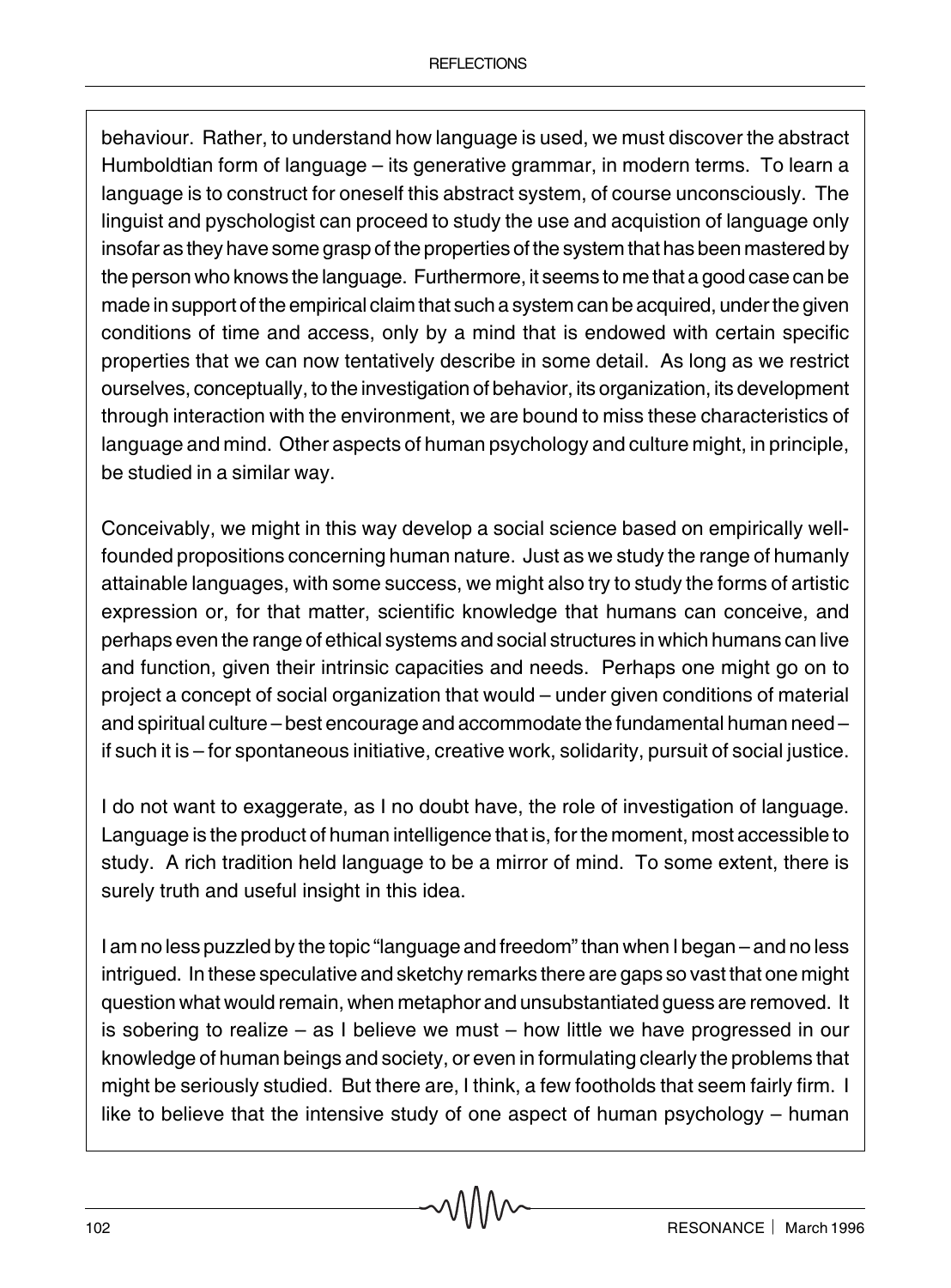language – may contribute to a humanistic social science that will serve, as well, as an instrument for social action. It must, needless to say, be stressed that social action cannot await a firmly established theory of human nature and society, nor can the validity of the latter be determined by our hopes and moral judgements. The two – speculation and action – must progress as best they can, looking forward to the day when theoretical inquiry will provide a firm guide to the unending, often grim, but never hopeless struggle for freedom and social justice.

### **Suggested Reading**

- **[1] F W J Schelling,** *Philosophical Inquiries into the Nature of Human Freedom***, trans. and ed. James Gutmann (Chicago: Open Court Publishing Co., 1936).**
- **[2] R D Masters, introduction to his edition of Jean-Jacques Rousseau,** *First and Second Discourses***, (New York: St. Martin's Press, 1964).**
- **[3] Compare Proudhon, a century later: "No long discussion is necessary to demonstrate that the power of denying a man his thought, his will, his personality, is a power of life and death, and that to make a man a slave is to assassinate him."**
- **[4] Cited in A Lehning, ed., Bakunin,** *Etatisme et anarchie* **(Leiden: E.J. Brill, 1967), editor's note 50, from P Schrecker, "Kant et la révolution francaise,"** *Revue philosophique***, September–December 1939.**
- **[5] I have discussed this matter in** *Cartesian Linguistics* **(New York: Harper & Row, 1966) and** *Language and Mind* **(New York: Harcourt Brace Jovanovich, extended ed., 1972).**
- **[6] See the references of note 5, and also my** *Aspects of the Theory of Syntax***, (Cambridge, Mass.: MIT Press, 1969), chap. 1, sec. 8.**
- **[7] I need hardly add that this is not the prevailing view. For discussion, see E.H. Lenneberg,** *Biological Foundations of Language* **(New York: John Wiley & Sons, 1967); my** *Language and Mind***; E.A. Drewe** *et al.,* **"A Comparative Review of the Results of Behavioural Research on Man and Monkey," (London; Institute of Psychiatry, unpublished draft, 1969); P.H. Lieberman, D.H. Klatt, and W.H. Wilson, "Vocal Tract Limitations on the Vowel Repertoires of Rhesus Monkeys and other Nonhuman Primates,"** *Science***, June 6, 1969; and P.H. Lieberman, "Primate Vocalizations and Human Linguistic Ability,"** *Journal of the Acoustical Society of America***, vol. 44, no. 6 (1968).**
- **[8] In the books cited above, and in** *Current Issues in Linguistic Theory* **(New York: Humanities Press, 1964).**
- **[9] J W Burrow, introduction to his edition of Wilhelm von Humboldt,** *The Limits of State Action* **(London: Cambridge University Press, 1969), from which most of the following quotes are taken.**
- **[10] Compare the remarks of Kant, quoted above. Kant's essay appeared in 1793; Humboldt's was written in 1791–92. Parts appeared, but it did not appear in full during his lifetime. See Burrow, introduction to Humboldt,** *Limits of State Action***.**
- **[11]Thomas G Sanders, "The Church in Latin America,"** *Foreign Affairs***, vol. 48, no. 2 (1970).**
- **[12]** *Ibid***, The source is said to be the ideas of Paulo Freire. Similar criticism is widespread in the student**